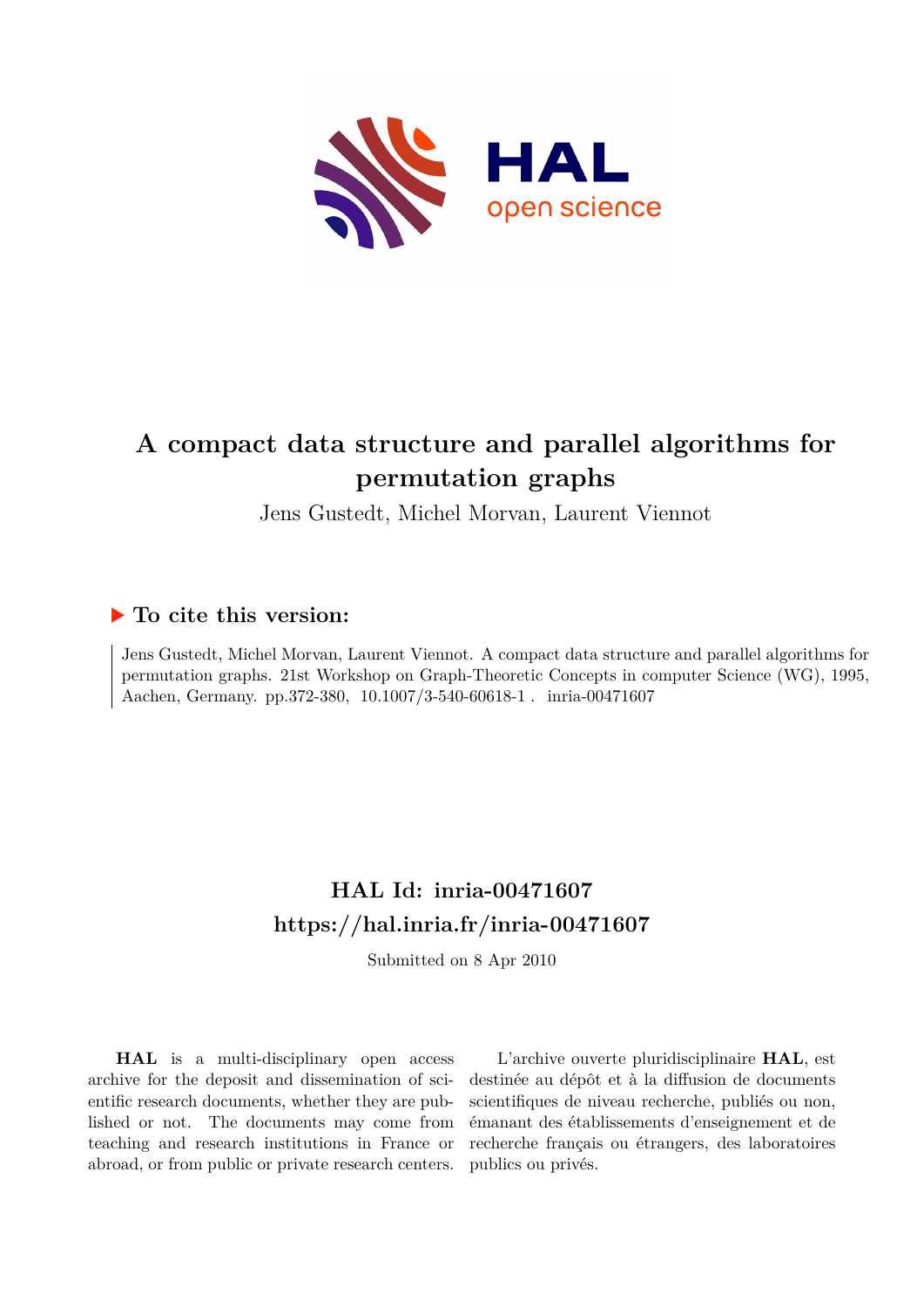# A Compact Data Structure and Parallel Algorithms for Permutation Graphs?

Jens Gustedt<sup>1\*\*</sup>, Michel Morvan<sup>2\*\*\*</sup>, and Laurent Viennot<sup>2†</sup>

<sup>1</sup> Technische Universitat Berlin, Sekr. MA 6-1, D-10623 Berlin - Germany. <sup>-</sup> LITP/IBP Universite Paris / Denis Diderot, Case 7014, 2, place Jussieu F-75251, Paris Cedex 05.

Abstract. Starting from a permutation of  $\{0, \ldots, n-1\}$  we compute in parallel with a workload of  $O(n \log n)$  a compact data structure of size  $O(n \log n)$ . This data structure allows to obtain the associated permutation graph and the transitive closure and reduction of the associated order of dimension 2 efficiently. The parallel algorithms obtained have a workload of  $O(m + n \log n)$  where m is the number of edges of the permutation graph. They run in time  $O(\log^+ n)$  on a UREW PRAM.

#### $\mathbf{1}$ **Introduction**

Permutation graphs are combinatorial objects that found a lot of attention in recent years. This interest led to many results under a structural point of view as well as algorithmically, see [1, 2, 6, 7, 8].

By definition permutation graphs have a compact encoding of size  $n$ , where  $n$  is the number of vertices. In sequential computing model, it is possible to pass from the graph to the permutation and vice versa with a workload of  $O(n^2)$ . For parallel computing this has been open up to now. In this paper we show how to pass from the permutation to the graph on a CREW PRAM with a workload of  $O(m + n \log n)$  where m is the number of inversions of the permutation. This also leads to a new representation of permutation graphs in size  $O(n \log n)$ .

Many graph algorithms require a classical representation of the graph. In order to run these algorithms on a permutation graph, it is necessary to compute the graph from the permutation.

The whole article is written in the directed context. We call permutation digraphs the directed version of permutation graphs. They are also called the orders of dimension 2. The results we give in the last section are specific to the directed context. All the others can obviously be obtained for permutation graphs.

The paper is organized as follows.

<sup>?</sup> The authors are supported by PROCOPE.

<sup>??</sup> Email: gustedt@math.tu-berlin.de

<sup>???</sup> Email: morvan@litp.ibp.fr

<sup>y</sup> Email: lavie@litp.ibp.fr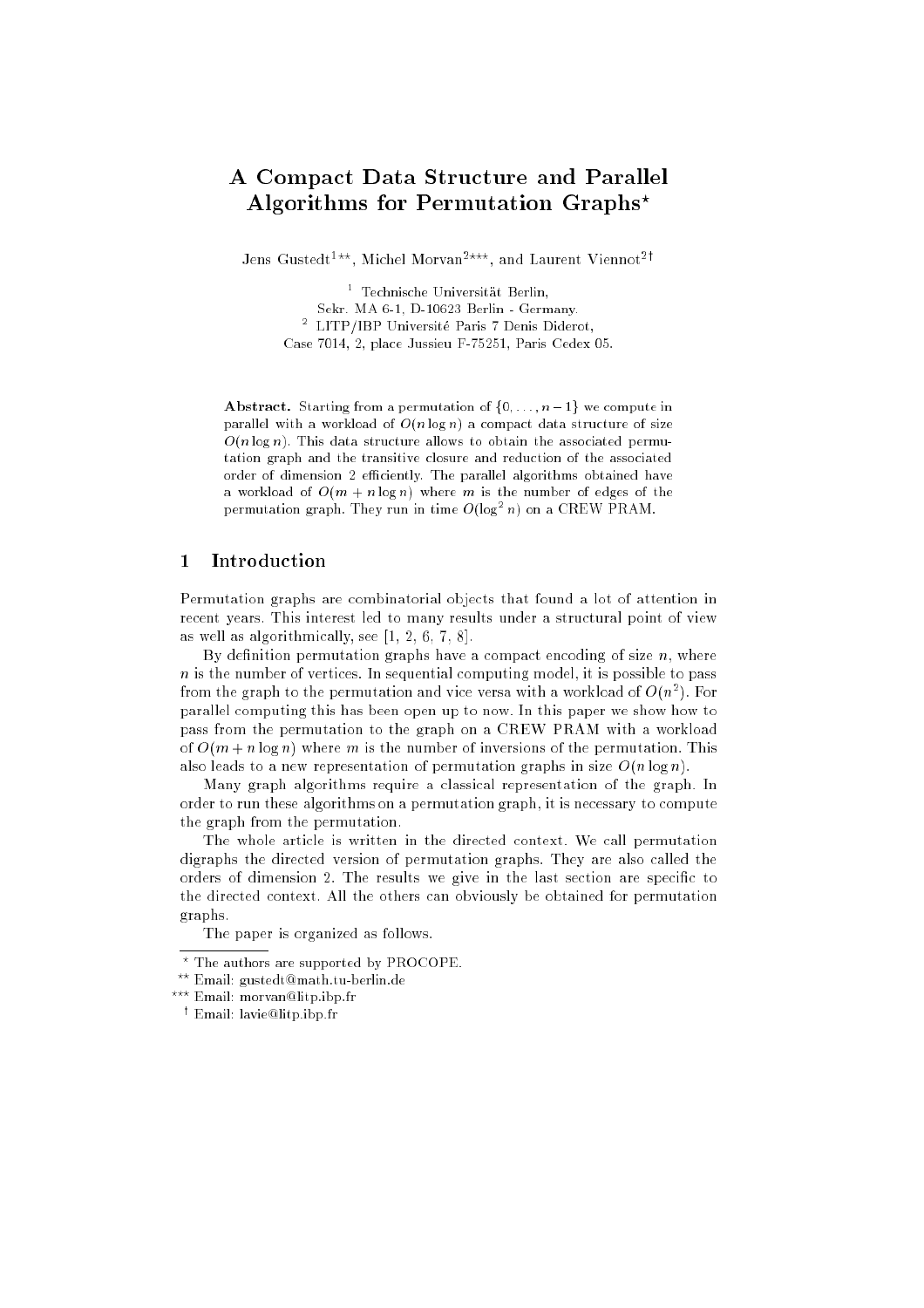After giving the necessary definitions and notations in Sect. 2, we start by computing the number of arcs of the permutation graph. The workload for this computation is  $O(n \log n)$  and thus a factor of log log n away from the lower bound [4, 5].

In the following section we describe a compact data structure derived from that algorithm that represents the successors sets of all elements in size  $O(n \log n)$ . In contrast to the one given directly by the permutation this one has the advantage of supporting all classical algorithms on permutation graphs where they are supposed to be represented by adjacency lists.

In Sect. 5 we show how to compute the adjacency lists from our compact representation with a workload of  $O(m + n \log n)$ .

In the last section we consider the permutation graph as a two-dimensional order and we show how to compute the transitive reduction of the given order from our algorithm.

The problem of computing efficiently representations of an order of dimension d was introduced in these terms by Spinrad in [9]. These problems can be solved with geometric range queries in a d-dimensional space. But this method uses a strong computational model with reals. Moreover it hides the new data structure for representing digraphs that we introduce in Sect. 4. We give here the benefits of a parallel approach to the sequentially well know case of  $d = 2$ .

#### **Definitions and Notations**  $\overline{2}$

We always consider simple finite digraphs with no loops.

A *digraph*  $G = (V, \mathcal{A})$  is given by a set V of vertices, and a set A of couples of vertices called arcs.

If  $(u, v) \in \mathcal{A}$ , we say that v is a successor of u and with respect to undirected graphs terminology that u and v are *adjacent*. Usually, a digraph is represented as *adjacency lists*. For each vertex  $v$ , the list of its successors is given. We call this a classical representation.

The *degree Deg*  $|v|$  of a vertex v is the number of its successors.

A permutation  $\pi$  is a bijection from  $\{0, \ldots, n-1\}$  into itself, or equivalently a simple word with all the letters  $0, \ldots, n-1$ . Let  $\pi(i)$  denote the image of i, or equivalently the  $i$ th letter of  $\pi$ . We write  $\pi$   $^{-1}$  for the inverse of the bijection  $\pi,$ and  $\widetilde{\pi}$  for the reverse of the word  $\pi$ .

We will always consider digraphs with set of vertices  $\{0, \ldots, n-1\}$ .

A digraph  $G = (V, \mathcal{A})$  is a *permutation digraph* if  $\mathcal{A}$  is given by a permutation  $\pi$  of  $\{0, \ldots, n-1\}$  such that  $(i, j) \in \mathcal{A}$  iff  $i < j$  and  $\pi(i) < \pi(j)$ .

A permutation digraph  $G = (V, A)$  is acyclic and transitively closed. It can be seen as an order of dimension two. Its transitive reduction is the minimal subgraph whose transitive closure is  $G$ . It is equivalently given by the covering relation on V. We say that u is covered by v iff  $(u, v) \in A$  and there is no k such that  $(u, k) \in \mathcal{A}$  and  $(k, v) \in \mathcal{A}$ .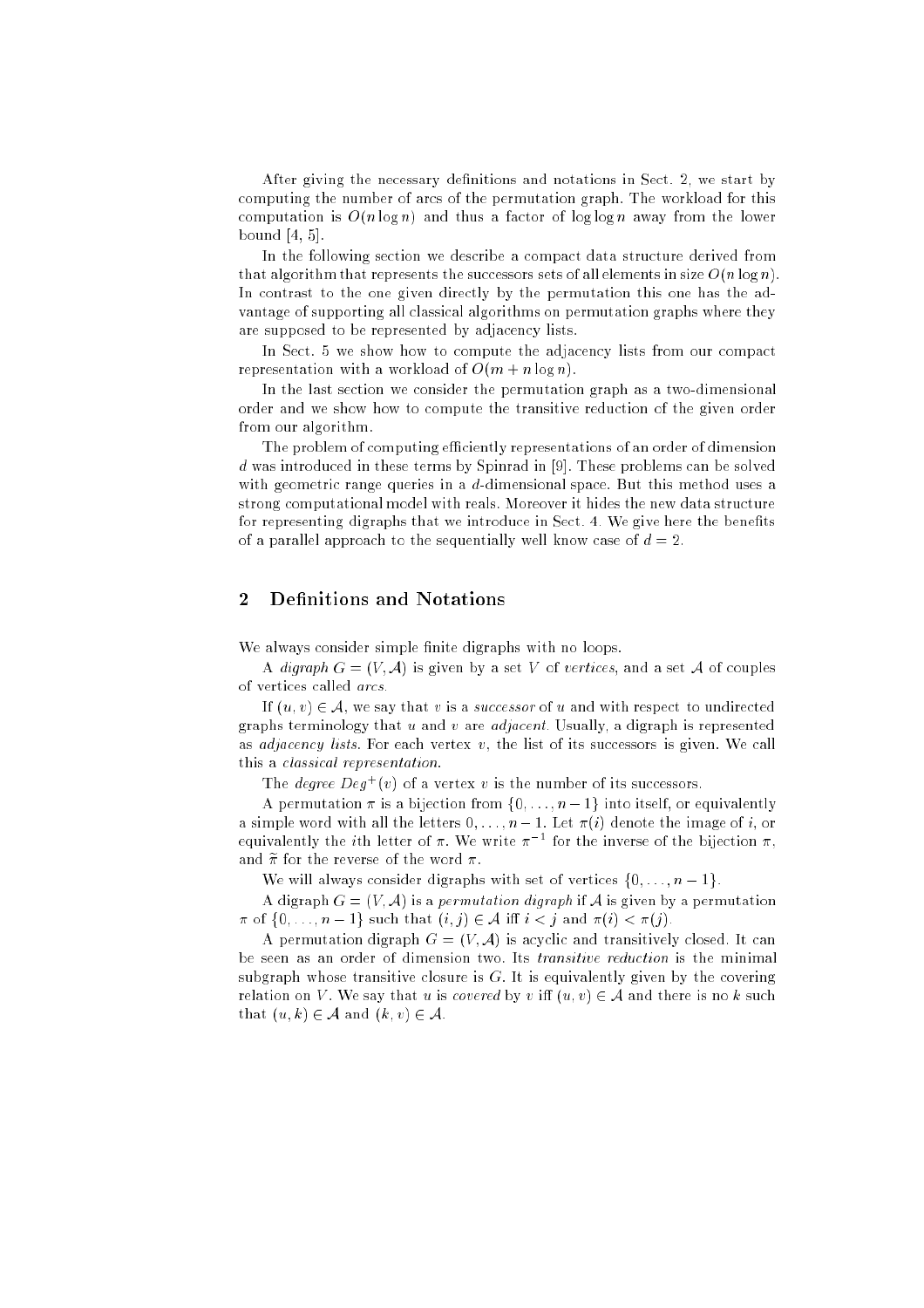#### 3 Computing the Number of Arcs

The number of arcs of the permutation digraph is the number of inversions of  $\pi$  – since an arc  $(i, j)$  with  $i < j$  exists in  $i$  appears before  $j$  in  $\pi$  –.

we are going to compute this number by sorting  $\pi$  – in a quicksort way. In each dividing phase of quicksort we update a counter  $c$  such that the sum of  $c$ and the number of inversions of the permutation being sorted remains invariant.

W.l.o.g. we assume that  $n = 2^{q+1}$ . Since we are sorting exactly all the numbers  $0, \ldots, n-1$ , we can always find a good pivot element that equally divides the sequences in question. Thus the algorithm requires only a logarithmic number of phases  $\varphi = 0, \ldots, q - 1$ .

#### 3.1 Partitionning the Permutation

Now we describe how to partition a part of size  $2^{q-\varphi}$  of the permutation at phase  $\varphi$  into a sequence of two blocks, detecting some of its inversions without creating any new one.

Like in quicksort, the elements greater (resp. smaller) than the pivot element are put in the right (resp. left) block. Thereby the order of the permutation in each block has to be preserved. Doing this we cancel some inversions. For each vertex  $v$  going to the left, we have to count how many vertices previously appearing to its left go to the right and add this number to the counter  $c$ , see Fig. 1.

Before the initial phase, we set  $W := \pi^{-1}$  and  $c := 0$ . In phase  $\varphi$ , we partion the 2<sup>\opp</sup> consecutive blocks of size  $2^{q-\varphi}$  composing W. For the sake of clarity, we just write the algorithm for the first block.

#### Algorithm 1 Divide and Conquer Phase.

|            |                  | Input: A block $W(0), \ldots, W(2^{q-\varphi}-1)$ of a permutation.             |
|------------|------------------|---------------------------------------------------------------------------------|
|            |                  | Output: A number $\Delta(W(x))$ of newly detected inversions relatively to each |
|            |                  | vertex $W(x)$ for $x \in \{0, , 2^{q-\varphi}-1\}$ .                            |
| Step 1.    |                  | <b>Comparisons:</b> Every vertex $W(x)$ is compared to the pivot                |
|            |                  | element $2^{q-\varphi-1}$ . $B(x)$ is set to 0 if $W(x)$ is smaller             |
|            | and 1 otherwise. |                                                                                 |
| Step 2.    |                  | <b>Sum up:</b> Compute the prefix sums $\sum_{i=0}^{x} B(i)$ .                  |
| Step 3.    |                  | <b>Inversions:</b> If $B(x) = 0$ , we have newly detected $\Delta(W(x)) :=$     |
|            |                  | $\sum_{i=0}^{x} B(i)$ inversions relatively to $W(x)$                           |
|            |                  | Otherwise, we set $\Delta(W(x)) := 0$ .                                         |
| $Step\ 4.$ |                  | Partition: Divide the block in a quicksort step.                                |
|            |                  |                                                                                 |

For the other blocks of phase  $\varphi$  we proceed analogously. We just have to compute an offset for each block.

At the end of phase  $\varphi$ , we update the number c of inversions that were detected by adding the sum of all  $\Delta(v)$ . This can be computed with a prefix sum.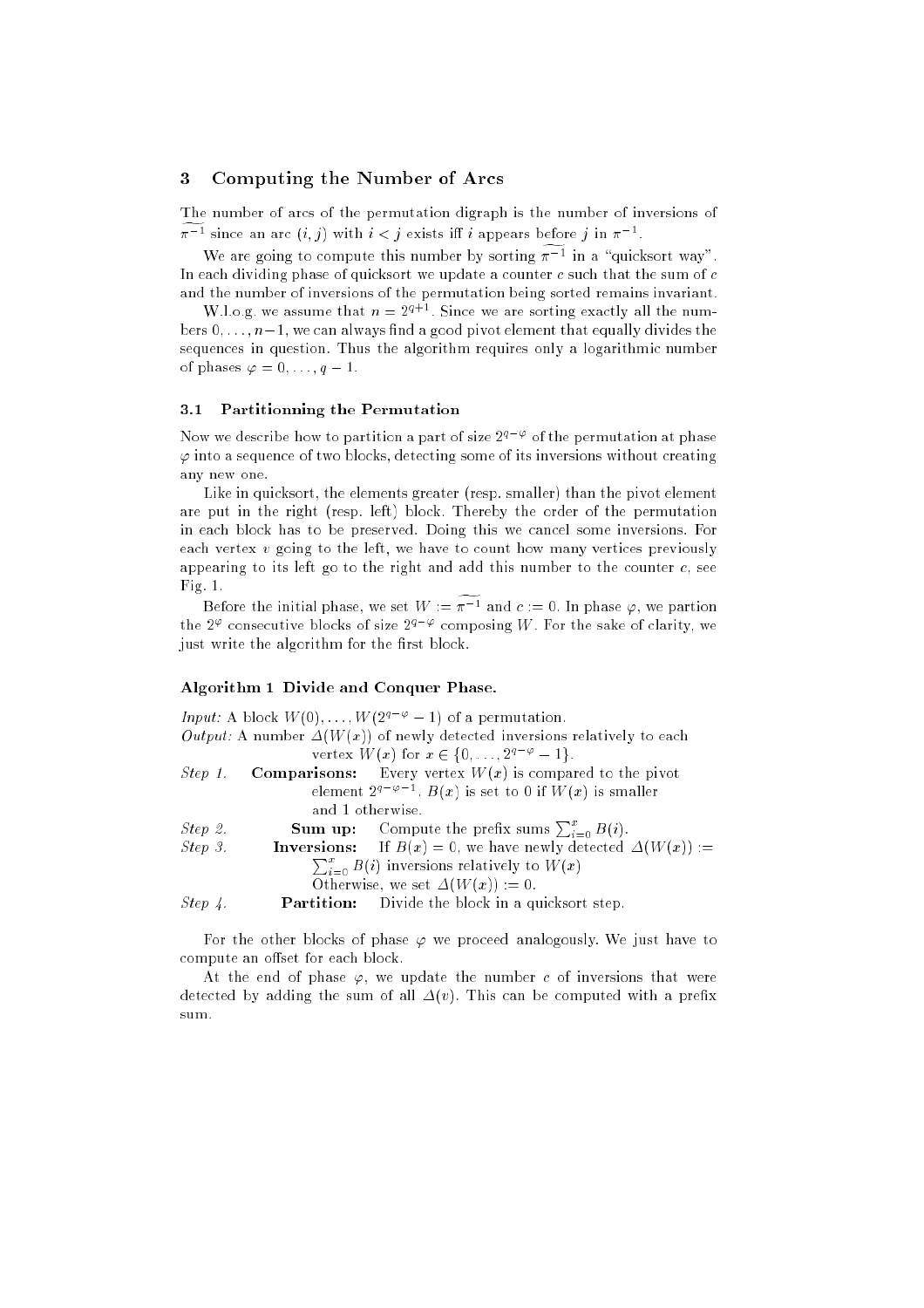| $\pi = \begin{bmatrix} 2 & 4 & 7 & 0 & 5 & 6 & 1 & 3 \end{bmatrix}$ |  |  |  |                                                                                                                     |
|---------------------------------------------------------------------|--|--|--|---------------------------------------------------------------------------------------------------------------------|
| $\pi^{-1}$ = 36071452                                               |  |  |  |                                                                                                                     |
| $\pi^{-1}$ = 2 5 4 1 7 0 6 3                                        |  |  |  | $c=0$                                                                                                               |
|                                                                     |  |  |  | $\varphi = 1 \left[ 2 \ 1 \ 0 \ 3 \right] 5 \ 4 \ 7 \ 6$ $\bar{c} = 0 + 0 + 2 + 3 + 4 = 9$                          |
|                                                                     |  |  |  | $\left[\varphi = 2 \mid 1 \mid 0 \mid 2 \mid 3 \mid 5 \mid 4 \mid 7 \mid 6 \mid c = 9 + 1 + 1 + 0 + 0 = 11 \right]$ |
|                                                                     |  |  |  | $\left[\varphi=3\right]011234567c=11+1+0+1+1=14$                                                                    |
|                                                                     |  |  |  | $m = c = 14$                                                                                                        |

Fig. 1. A permutation and the different phases of the algorithm.

#### 3.2 Analysis

At the end, W is sorted and has no inversions, so c is the number of inversions of  $\pi$   $\rightarrow$ , and we have computed the number of arcs  $m = c$  of the permutation digraph.

At each of the  $\log n$  phases, we compute two prefix sums, thus requiring a time  $O(\log n)$  and a workload of  $O(n)$ . Hence we have:

Theorem 1. Our algorithm computes the number of arcs of a permutation digraph given by a permutation on n elements in time  $O(\log^2 n)$ , and with a workload of  $O(n \log n)$ .

This is not far from the best known sequential algorithm which needs time  $\left(\frac{n \log n}{\log \log n}\right)$  $\sim$ [4, 5].

### 4 A Compact Representation of Adjacency Lists

In fact, the previous algorithm implicitly computes a special representation of the digraph that we introduce now. Therefore we keep copies  $W_{\varphi}$  and  $\Delta_{\varphi}$  of the vectors obtained in each phase  $\varphi$ , see Fig. 2.

Let us consider the previous algorithm in terms of the permutation digraph. The number  $\Delta_{\varphi}(v)$  of newly detected inversions relative to v corresponds to  $\Delta_{\varphi}(v)$  successors of v. If v goes to a right block, none of its successors is detected. Otherwise  $v$  is smaller than the pivot element. Thus the vertices going to the right block are greater than v. And those which in addition appeared on its left before phase  $\varphi$  are among its successors. They are exactly the  $\Delta_{\varphi}(v)$  first elements of the right block and form an interval  $I_{\varphi}(v) = [l_{\varphi}(v), r_{\varphi}(v)]$  of  $W_{\varphi}$  for some indices  $l_{\varphi}(v)$  and  $r_{\varphi}(v)$ .

Notice that the other successors of  $v$  go to the left block together with  $v$ , and will be detected later.

We can compute  $I_{\varphi}(v)$  in phase  $\varphi$  as follows.  $l_{\varphi}(x)$  is the offset calculated for block  $W_{\varphi-1}$ . We have  $r_{\varphi}(v) = l_{\varphi}(v) + \Delta_{\varphi}(v)$ . Let x be such that  $v = W_{\varphi-1}(x)$ and  $x = \sigma_1 \ldots \sigma_q$  be its binary representation. We have  $\iota_{\varphi}(x) = \underbrace{\sigma_1 \ldots \sigma_q}_{1 \ldots \ldots \sigma_1}$ 

$$
q_{\parallel} =
$$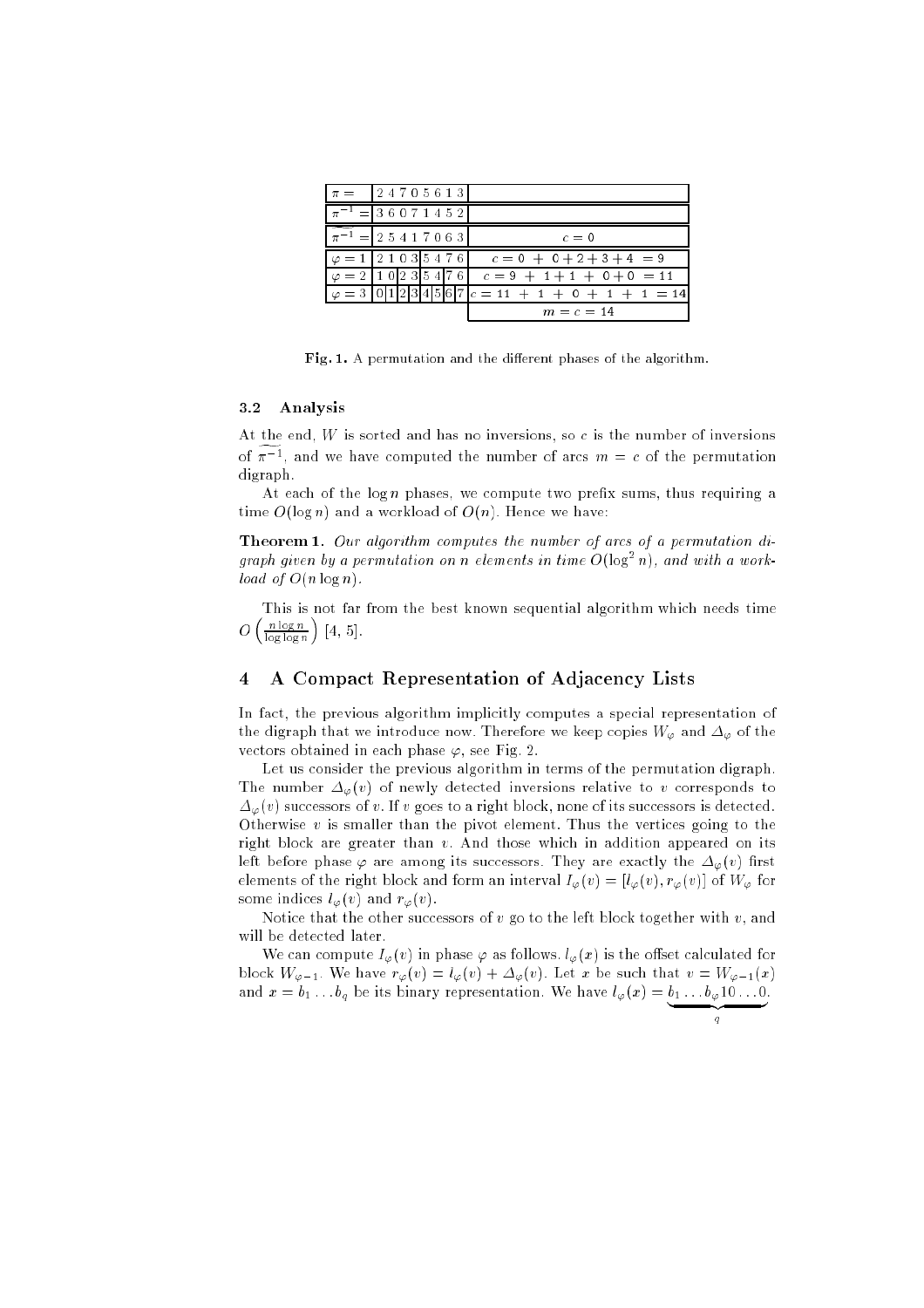We formalize this concept of representing a digraph by intervals over total orders on V in the following way.

**Definition 2.** Let  $G = (V, A)$  be a digraph, and for some integer k let  $W_1, \ldots, W_k$ be arrays representing totally ordered subsets of V. For each vertex  $v \in V$ , let  $I_1(v), \ldots, I_k(v)$  be intervals of  $W_1, \ldots, W_k$  respectively. If  $\varphi(v) = [\varphi(v), \varphi(v)]$  is the set  $\{W_{\varphi}(l_{\varphi}(v)), W_{\varphi}(l_{\varphi}(v)+1), \ldots, W_{\varphi}(r_{\varphi}(v))\}$ .

We say that W1; it is set what I1; it is in the same and it compact interval representation of G if the successor set  $Succ(v)$  of each vertex  $v \in V$  is given by  $Succ(v) = \bigcup_{i=1}^{k} I_i(v)$ .

Every graph with *n* vertices has a trivial *n*-compact interval representation by setting  $\mathcal{W}_\ell$  is the list of successors of v, and by setting IV (v) = [1; j,  $\ell$  (v) and  $\alpha$  $I_{\varphi}(v) = \emptyset$  if  $\varphi \neq v$ .

We have seen how to compute a  $k$ -compact representation of any permutation digraph for  $k = \log n$ , see Fig. 2. Clearly it also runs in time  $O(\log^2 n)$  and with a workload of  $O(n \log n)$ .



| $W_{\rm o}$  | 5 |                |                |          | 0           | 6.                      | З       |
|--------------|---|----------------|----------------|----------|-------------|-------------------------|---------|
| W,           |   | $\overline{0}$ | 3 <sub>1</sub> | $12^{5}$ |             | $[4]_1$ 7] <sub>0</sub> | $6]_3$  |
| $W_2\vert$ 1 | 0 | $[2]_1]_03$    |                |          | $[45]_47$   |                         |         |
| $\,W_3$      |   |                | $12^3$         |          | 5<br>$ 4 -$ | 6.                      | $[7]_6$ |

|                |   | $\overline{2}$ | 3           |   | 12     | 3       |
|----------------|---|----------------|-------------|---|--------|---------|
| Ö              | 3 |                |             | 6 | [2, 2] |         |
| $\mathbf 1$    | 2 |                | 0           |   | [2, 2] |         |
| $\overline{2}$ | 0 | 0              | 0           |   |        |         |
| 3              | 4 | 0              | 0           |   | Ø      |         |
| $\overline{4}$ | 0 | 0              |             | Ø | O)     | 5,<br>5 |
| 5              | Ω | ∩              | Λ           | Ø | V)     |         |
| 6              | 0 |                |             | Ø |        |         |
| 7              | 0 |                | $\mathbf 0$ |   |        |         |

Fig. 2. The permutation digraph of the permutation of Fig. 1 and the intervals of its compact representation.

## 5 A Parallel Algorithm Which Finds a Classical Representation from a Compact Representation

In order to compute the classical representation of a permutation digraph, we will give in this section an algorithm for finding a classical representation of any digraph from a compact representation. It will lead us to the following results: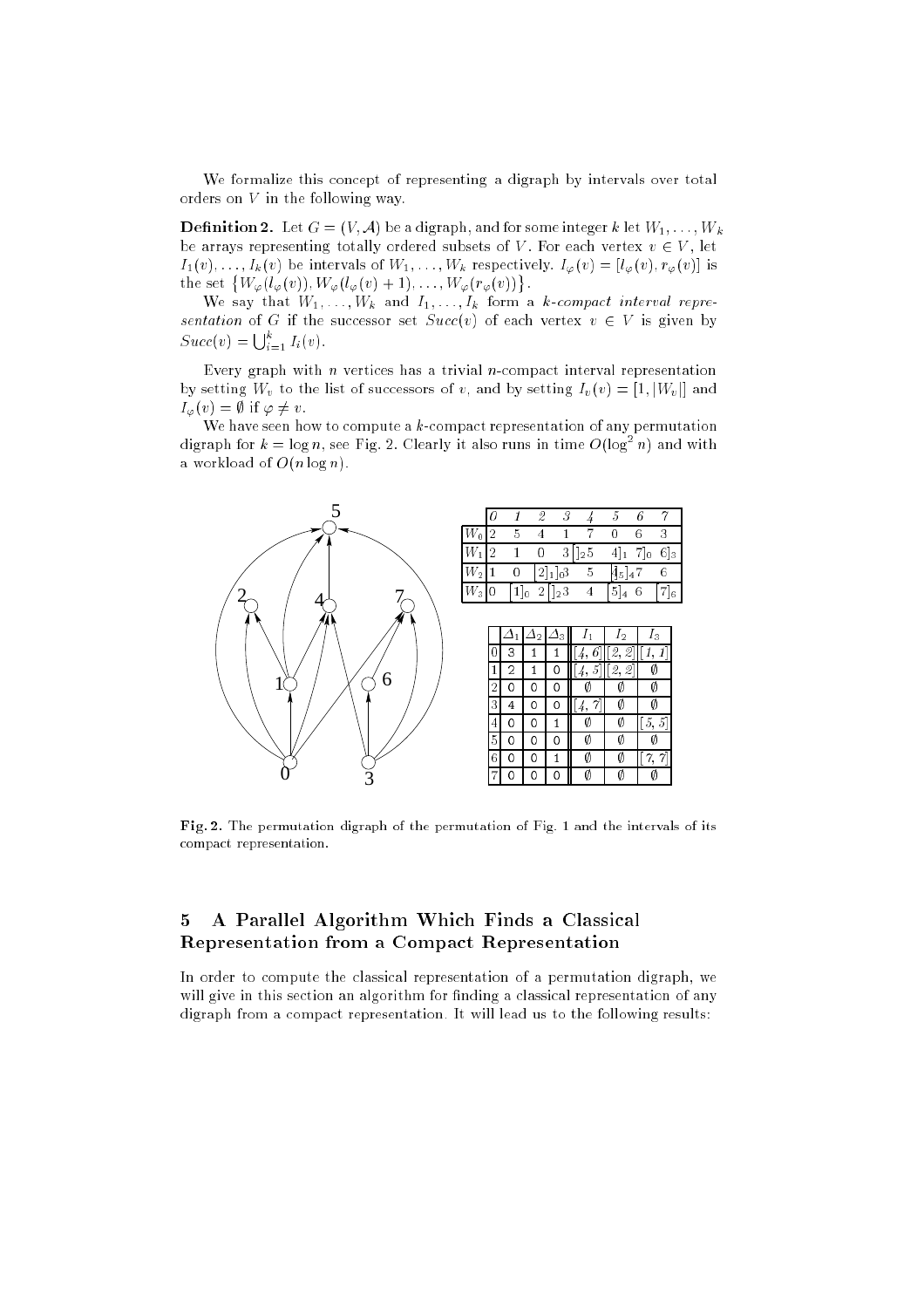**Theorem 3.** Let G be a digraph on n vertices and m arcs in a  $k$ -compact representation. There is an algorithm that computes a classical adjacency list representation in time  $O(\log n)$  and with a workload of  $O(m + k.n)$  on a CREW PRAM.

Combining this with the previous sections, we obtain:

Theorem 4. It is possible to compute the classical adjacency lists representation of a permutation digraph in time  $O(\log^2 n)$  and with a workload of  $O(m+n \log n)$ on a CREW PRAM.

Arc adjacency list representations have size  $m$  where  $m$  is the number of arcs of the graph. We first have to compute this number which will also be the number of processors our algorithm will require.

#### Algorithm 2 Outline of the Algorithm.

|         | <i>Input:</i> k arrays $W_1, \ldots, W_k$ and an array of size nk of intervals                        |
|---------|-------------------------------------------------------------------------------------------------------|
|         | $I_{\varphi}(v) = [l_{\varphi}(v), r_{\varphi}(v)],$ for $0 \leq x < n$ and $1 \leq \varphi \leq k$ . |
|         | $Output:$ An adjacency lists representation.                                                          |
| Step 1. | Compute the number $m$ of arcs.                                                                       |
| Step 2. | Allocate an array A of size $m$ ; each element of A will contain                                      |
|         | an arc of the digraph.                                                                                |
| Step 3. | Compute the tail of each of these arcs.                                                               |
| Step 4. | Compute the head of each of these arcs.                                                               |

For the following detailed algorithms, recall that for all graphs the set of vertices is  $\{0, \ldots, n-1\}$ .

#### Algorithm 3 Computing the Number of Arcs.

| Step 1. | For each interval $I_{\varphi}(v)$ , set $\Delta_{\varphi}(v)$ to its length.                            |
|---------|----------------------------------------------------------------------------------------------------------|
| Step 2. | Let D be an array of size $nk$ .                                                                         |
| Step 3. | For all $1 \leq \varphi \leq k$ and $0 \leq v \leq n-1$ , set $D(kv + \varphi) := \Delta_{\varphi}(v)$ . |
| Step 4. | Compute the prefix sums $S_{\varphi}(v) := \sum_{a=0}^{kv+\varphi-1} D(a)$                               |
| Step 5. | Set $m := S_{k+1}(n-1)$ .                                                                                |
|         |                                                                                                          |

Observe that the values  $S_{\varphi}(v)$  computed in step 4 are equal to  $\sum_{u=0}^{v-1} Deg^+(u) + \sum_{\psi=1}^{\varphi-1} \Delta_{\psi}(v)$ .

Algorithm 4 Computing the Tails of the Arcs.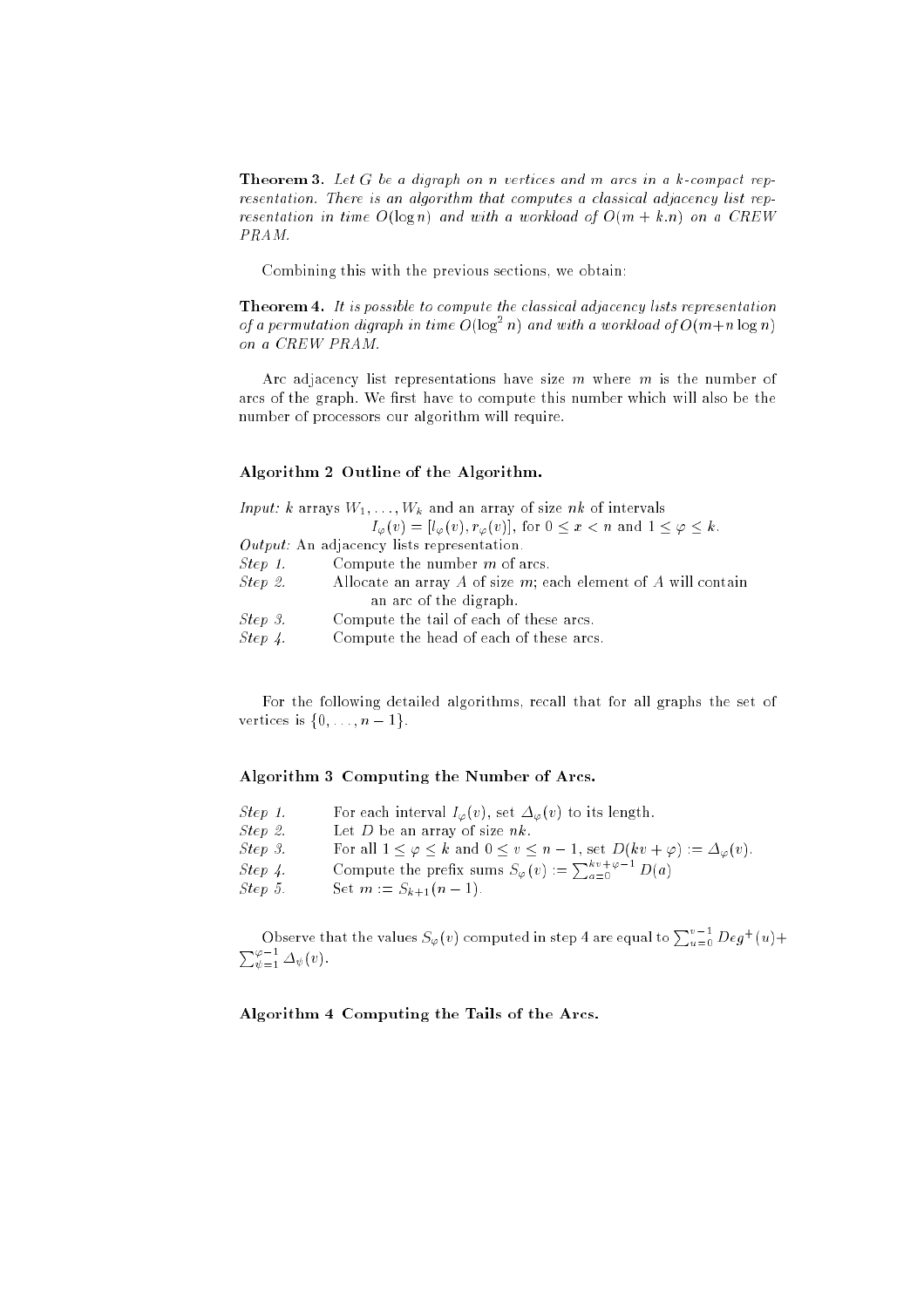|         |            | <i>Output:</i> The sorted array A tail of the tails of the graph's arcs.         |
|---------|------------|----------------------------------------------------------------------------------|
| Step 1. |            | Initialize an array T of size $m$ to 0.                                          |
| Step 2. | Mark $T$ : | for all $0 \leq v < n$ do $T(S_1(v)) := 1$                                       |
| Step 3. |            | tails: Compute the prefix sums $A \cdot \text{tail}(a) := \sum_{b=0}^{a} T(b)$ . |

Now the degree of a vertex v can be found as  $S_{k+1}(v) - S_1(v)$ . A tail now looks as follows:

$$
A \cdot \text{tail} = \underbrace{0 \cdots 0}_{Deg^+(0)} \underbrace{1 \cdots 1}_{Deg^+(1)} \cdots \underbrace{n-1 \cdots n-1}_{Deg^+(n-1)}
$$

#### Algorithm 5 Computing the Heads of the Arcs.

|            |                             | <i>Output:</i> The sorted array A head of the heads of the graph's arcs.            |
|------------|-----------------------------|-------------------------------------------------------------------------------------|
| Step 1.    |                             | Initialize an array A phase of size $m$ to 0.                                       |
| Step 2.    | <b>Mark</b> <i>A</i> phase: | for all $0 \le v < n$ and $1 \le \varphi \le k$ do                                  |
|            |                             | $A.\text{phase}(S_{\varphi}(v)) := 1$                                               |
| Step 3.    | Interval:                   | $\boldsymbol{a}$<br>Compute the prefix sums A.phase(a) := $\bigoplus A(b)$<br>$b=0$ |
| $Step\,4.$ | heads:                      | for all $0 \le a \le m$ do                                                          |
|            |                             | $v := A \cdot \text{tail}(a)$                                                       |
|            |                             | $\varphi := A.\text{phase}(a)$                                                      |
|            |                             | $A \cdot \text{head}(a) := W_{\varphi} (l_{\varphi}(v) + a - S_{\varphi}(v)).$      |

The operation  $\oplus$  is used to compute prefix sums in each adjacency list block. With  $A(a) = (A \cdot \text{tail}(a), A \cdot \text{phase}(a))$  $) = (u, \varphi)$  and  $A(b) = (v, \psi)$ , it is defined by  $A(a) \oplus A(b) = (v, \psi)$  if  $u < v$  and  $A(a) \oplus A(b) = (u, \varphi + \psi)$  if  $u = v$ . Thus after step 3 A:phase looks as follows:

A phase = 
$$
\underbrace{1 \cdots 1}_{\Delta_1(0)} \cdots \underbrace{k \cdots k}_{\Delta_k(0)} \underbrace{1 \cdots 1}_{\Delta_k(1)} \cdots \underbrace{k \cdots k}_{\Delta_k(1)} \cdots \underbrace{1 \cdots 1}_{\Delta_k(n-1)} \cdots \underbrace{k \cdots k}_{\Delta_k(n-1)}.
$$

The complexity of the algorithm comes from the prefix sum's one. Note that only the last step requires a concurrent read.

## 6 Computing the Transitive Reduction of a Permutation Digraph

Let us finish by a similar algorithm for computing the transitive reduction. In contrast to the previous one, among the successors of a vertex, we only want to select those corresponding to arcs of the transitive reduction, see Fig. 3.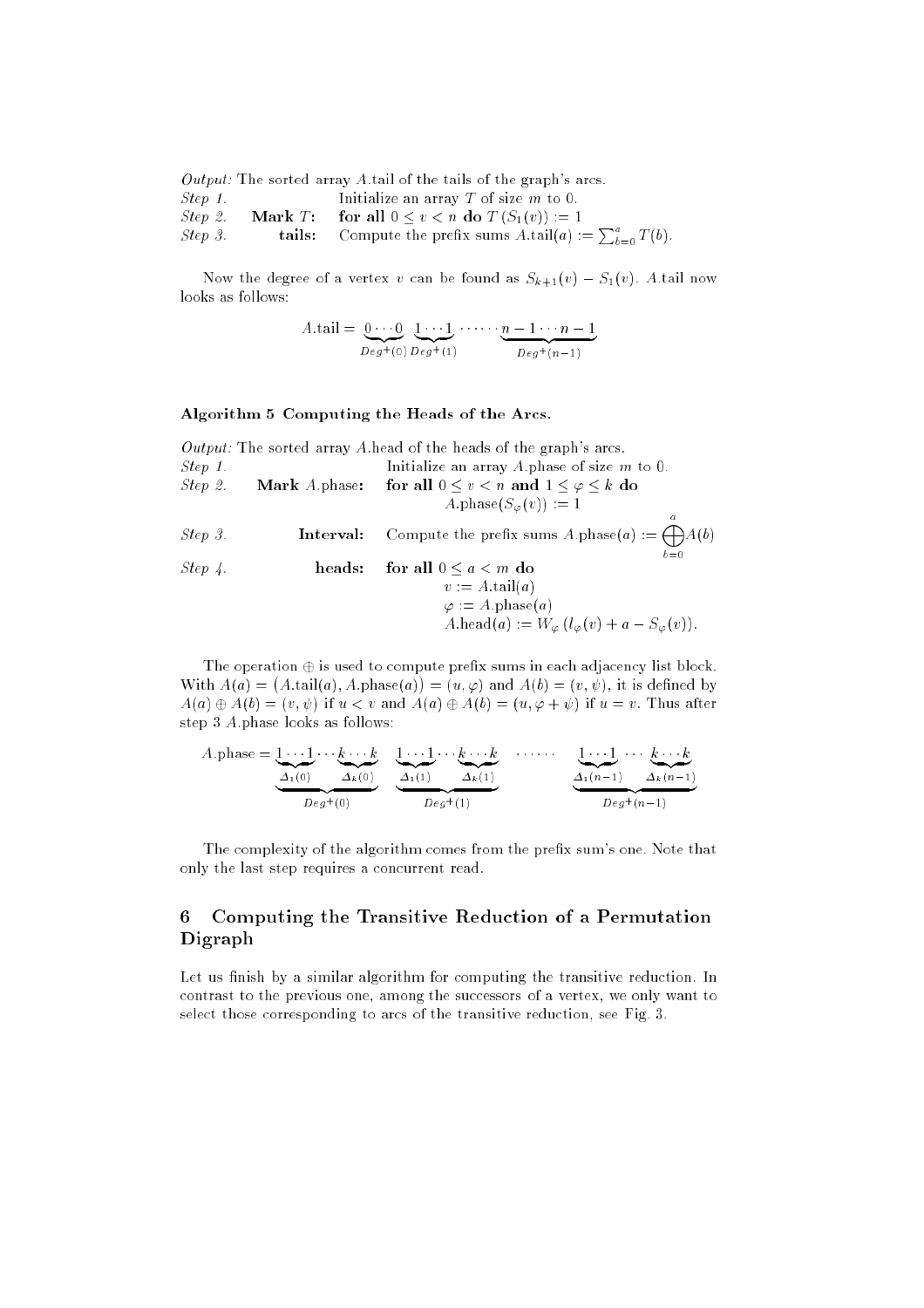

Fig. 3. The transitive reduction of the permutation digraph of Fig. 2.

An arc  $(i, j)$  of a permutation digraph is in the transitive reduction if in addition there is no k such that  $i < k < j$  and  $\pi(i) < \pi(k) < \pi(j)$ , or equivalently If there is no  $\kappa$  such that  $i < \kappa < j$  appearing between  $i$  and  $j$  in  $\pi^{-1}$ .

Let  $S_i$  be the list of the successors of  $i$  in the same order as in  $\pi^{-}$  . The arcs (ii) of the transitive reduction are the the the site  $j$  and  $j$   $\in$   $S$  (if  $j$  and  $j$   $\in$   $S$  (q);  $S$  (q);  $S$ p, or equivalently:

$$
j \in S_i \quad \text{and} \quad j = \min S_i(1), S_i(2), \ldots, j.
$$

If the adjacency lists of the transitive closure are given and ordered according to  $\pi$  -, a preitx sum over all these fists allows us to compute these minimums. Then a test of equality between a successor and this minimum determines whether it corresponds to an arc of the transitive reduction. This requires time  $O(\log n)$  and a workload of  $O(m)$  where m is the number of arcs of the transitive closure.

Since we can sort the adjacency lists in time  $O(\log n)$  with a workload of  $O(m \log n)$  [3], we obtain:

Theorem 5. It is possible to compute the transitive reduction of a permutation digraph in time  $O(\log^2 n)$  and a workload of  $O((n+m) \log n)$  on a CREW PRAM.

### References

1. K.A. Baker, P.C. Fishburn, and F.S. Roberts. Partial orders of dimension 2. Net $works, 2:11-28, 1971.$